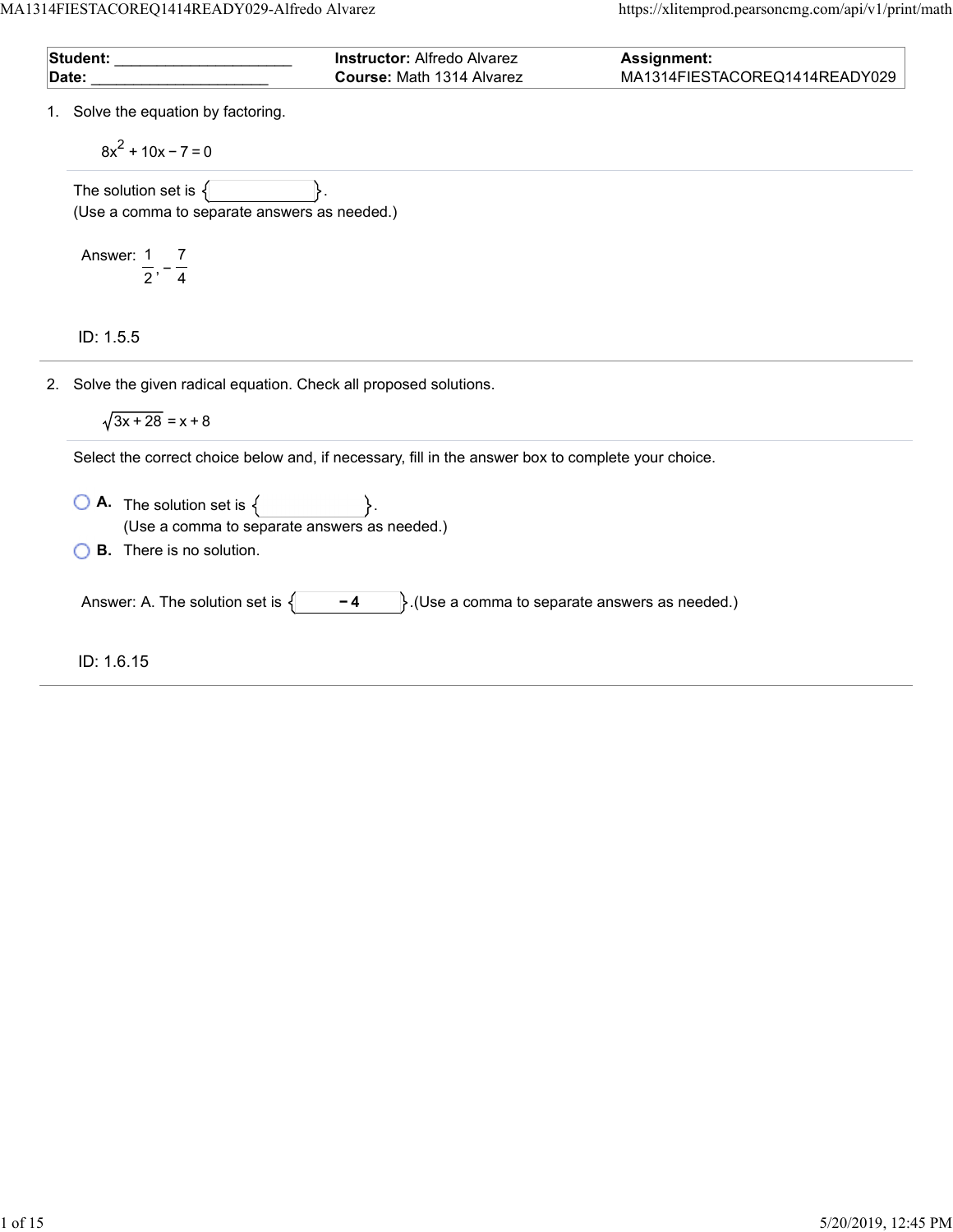- 3. Use the graph to determine
	- **(a)** open intervals on which the function is increasing, if any.
	- **(b)** open intervals on which the function is decreasing, if any.
	- **(c)** open intervals on which the function is constant, if any.



**(a)** Select the correct choice below and, if necessary, fill in the answer box to complete your choice.

- **A.** The function is increasing on the interval(s) . (Type your answer in interval notation. Use a comma to separate answers as needed.)
- **B.** The function is never increasing.
- **(b)** Select the correct choice below and, if necessary, fill in the answer box to complete your choice.
- **A.** The function is decreasing on the interval(s) . (Type your answer in interval notation. Use a comma to separate answers as needed.)
- **B.** The function is never decreasing.
- **(c)** Select the correct choice below and, if necessary, fill in the answer box to complete your choice.
- **A**. The function is constant on the interval(s) **A**. (Type your answer in interval notation. Use a comma to separate answers as needed.)
- **B.** The function is never constant.

Answers A. The function is increasing on the interval(s)  $|(-\infty, 2), (3, 4)|$ 

(Type your answer in interval notation. Use a comma to separate answers as needed.)

A. The function is decreasing on the interval(s)  $(2, 3)$ ,  $(4, \infty)$ 

(Type your answer in interval notation. Use a comma to separate answers as needed.)

B. The function is never constant.

ID: 2.2.9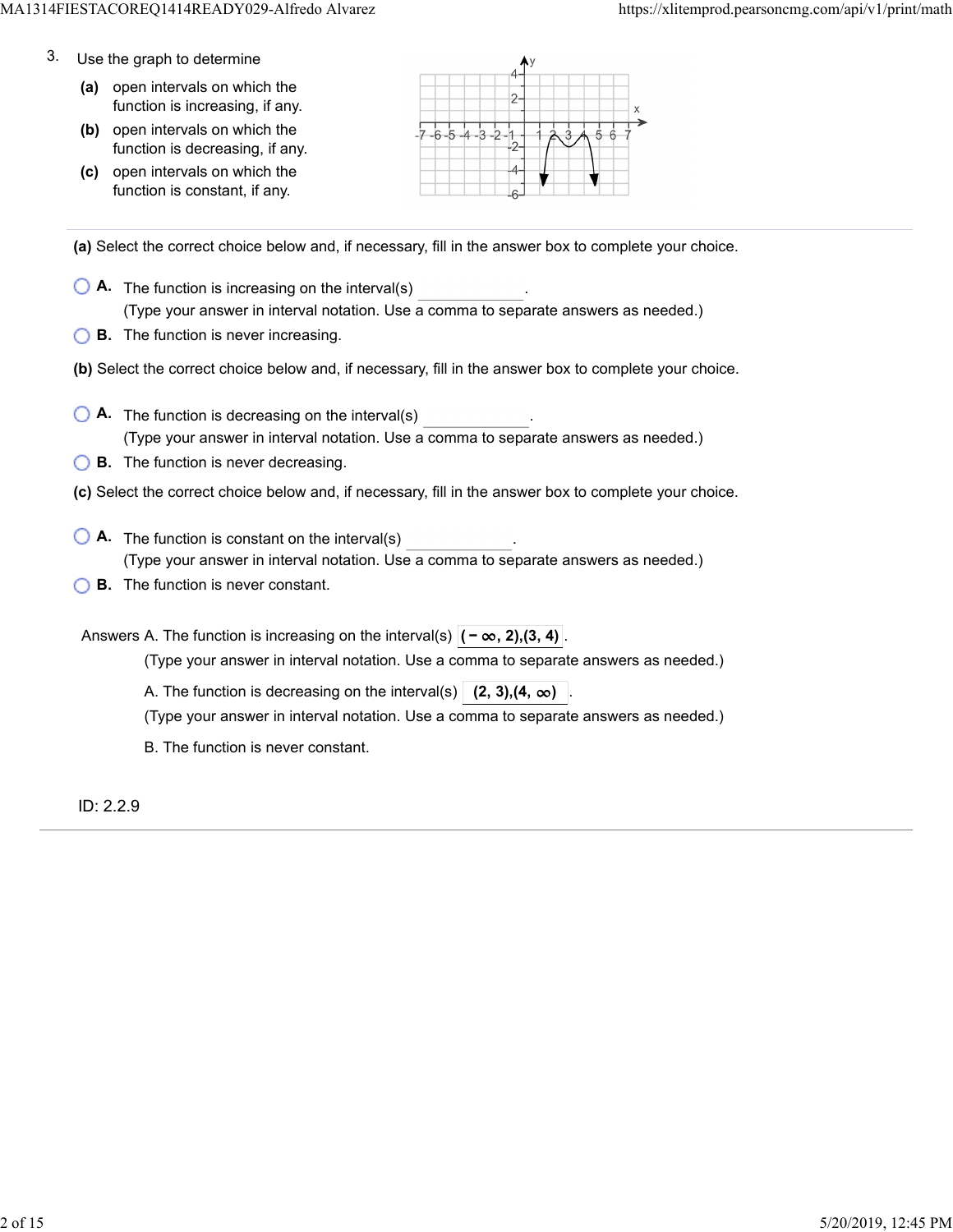| 4. | The graph and equation of the function f are given.<br>$f(x) = 2x^3 + 6x^2 - 18x + 1$<br>a. Use the graph to find any values at which f has a relative<br>maximum, and use the equation to calculate the relative<br>maximum for each value.<br>b. Use the graph to find any values at which f has a relative<br>minimum, and use the equation to calculate the relative<br>minimum for each value.<br>$[-5,5,1]$ by $[-70,70,10]$ |
|----|------------------------------------------------------------------------------------------------------------------------------------------------------------------------------------------------------------------------------------------------------------------------------------------------------------------------------------------------------------------------------------------------------------------------------------|
|    | a. Select the correct choice below and, if necessary, fill in the answer boxes to complete your choice.                                                                                                                                                                                                                                                                                                                            |
|    | A. The function f has (a) relative maxima(maximum) at<br>and the relative<br>maxima(maximum) are(is)<br>(Use a comma to separate answers as needed.)                                                                                                                                                                                                                                                                               |
|    | <b>B.</b> The function f has no relative maxima.                                                                                                                                                                                                                                                                                                                                                                                   |
|    | b. Select the correct choice below and, if necessary, fill in the answer boxes to complete your choice.                                                                                                                                                                                                                                                                                                                            |
|    | A. The function f has (a) relative minima(minimum) at<br>and the relative<br>minima(minimum) are(is)<br>(Use a comma to separate answers as needed.)<br><b>B.</b> The function f has no relative minima.                                                                                                                                                                                                                           |
|    |                                                                                                                                                                                                                                                                                                                                                                                                                                    |
|    | Answers A.<br>The function f has (a) relative maxima(maximum) at<br>- 3<br>and the relative maxima(maximum) are(is)<br>55<br>(Use a comma to separate answers as needed.)                                                                                                                                                                                                                                                          |
|    | А.<br>The function f has (a) relative minima(minimum) at<br>and the relative minima(minimum) are(is)<br>1<br>- 9<br>(Use a comma to separate answers as needed.)                                                                                                                                                                                                                                                                   |
|    | ID: 2.2.15                                                                                                                                                                                                                                                                                                                                                                                                                         |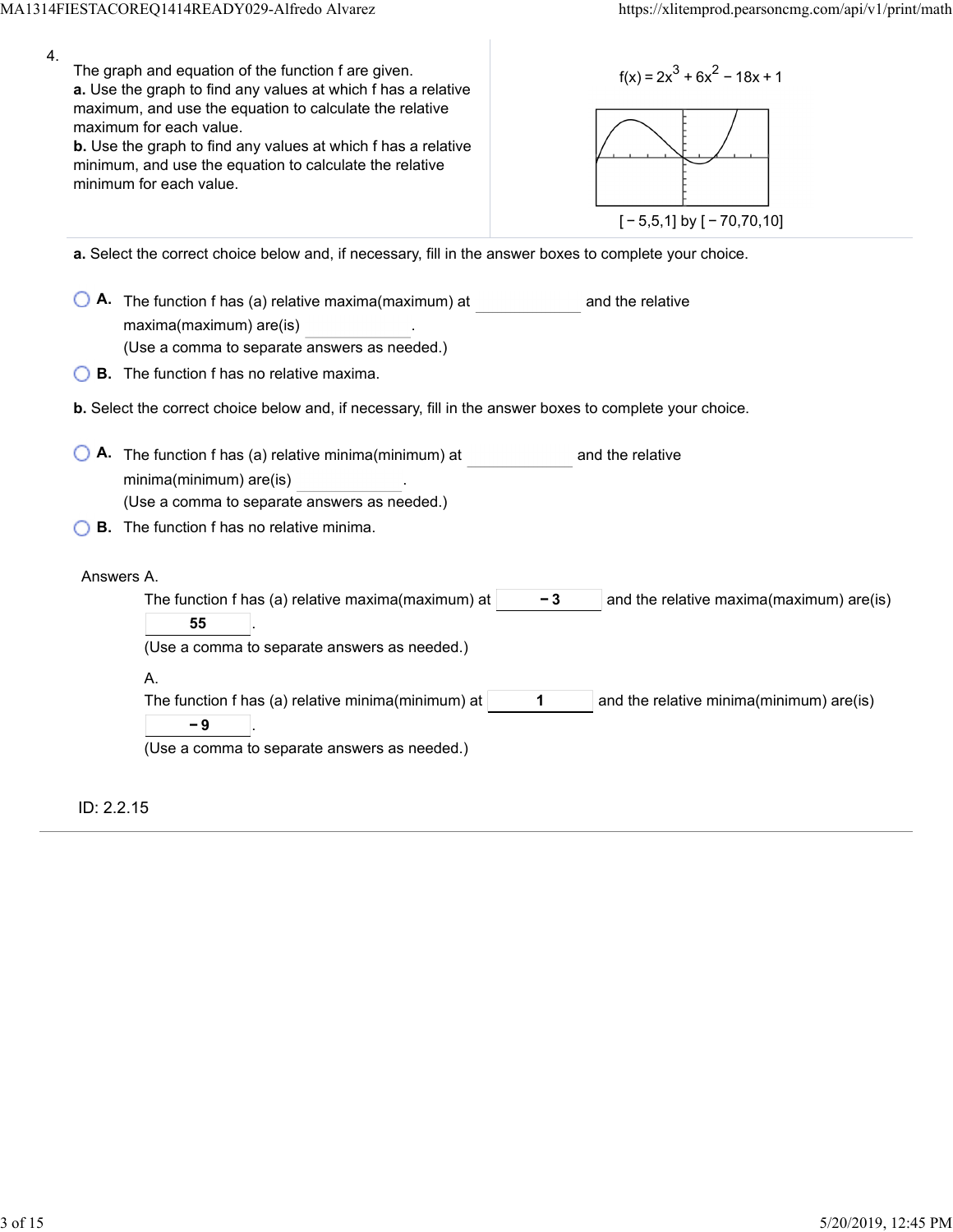#### MA1314FIESTACOREQ1414READY029-Alfredo Alvarez https://xlitemprod.pearsoncmg.com/api/v1/print/math

- 5. The domain of the piecewise function is  $(-\infty, \infty)$ . **a.** Graph the function.  $f(x) =$ 
	- **b.** Use your graph to determine the function's range.

x + 4 if x < − 2 x − 4 if x ≥ − 2



# ID: 2.2.47



ID: 2.2.61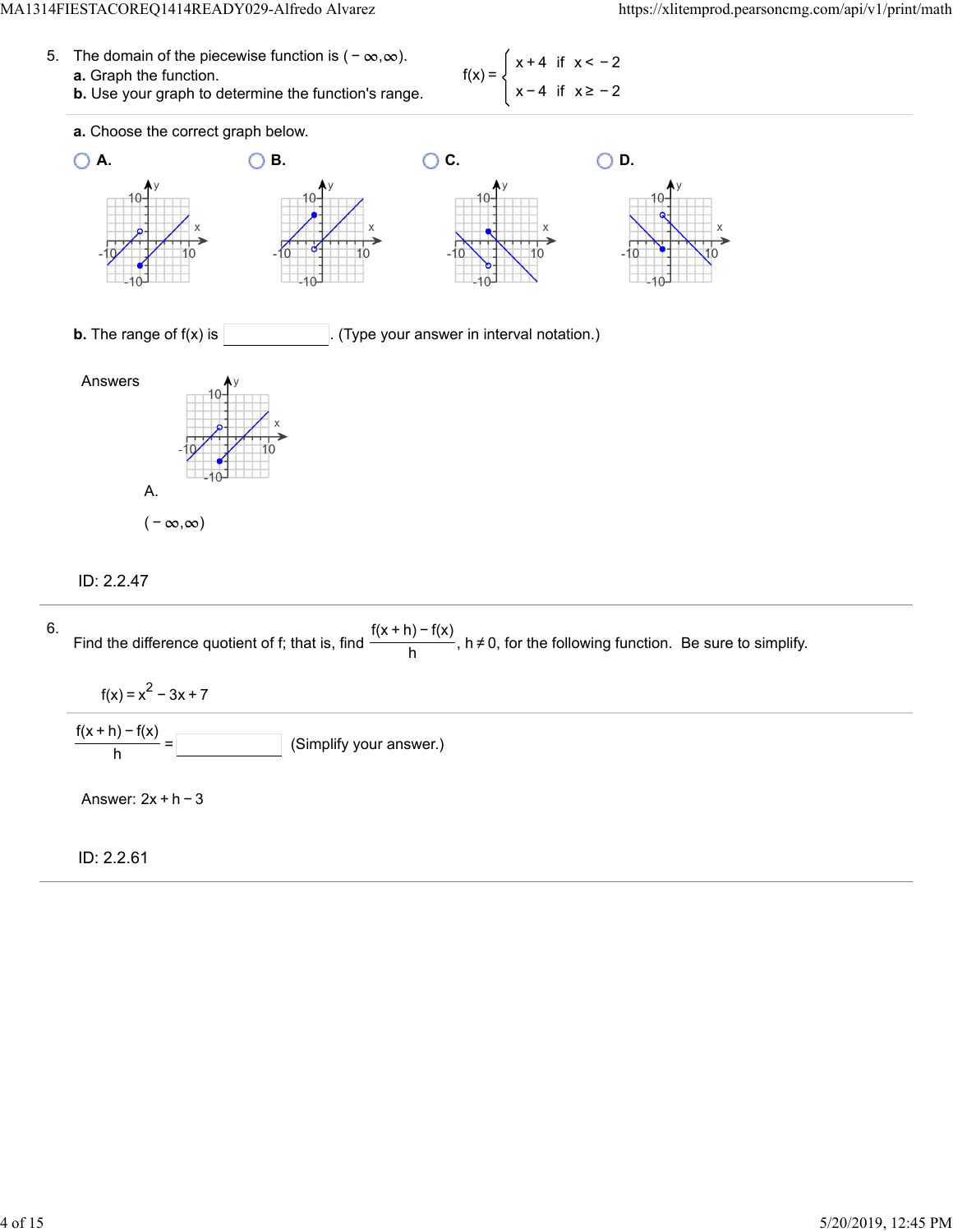

Use the graph of  $y = f(x)$  to graph the function  $g(x) = f(x-4) - 1.$ 



Choose the correct graph of g below.





# ID: 2.5.21

8. Find the domain of the function.

 $f(x) = \sqrt{20 - 5x}$ 

What is the domain of f?

 $\big]$  (Type your answer in interval notation.)

Answer:  $(-\infty, 4]$ 

ID: 2.6.23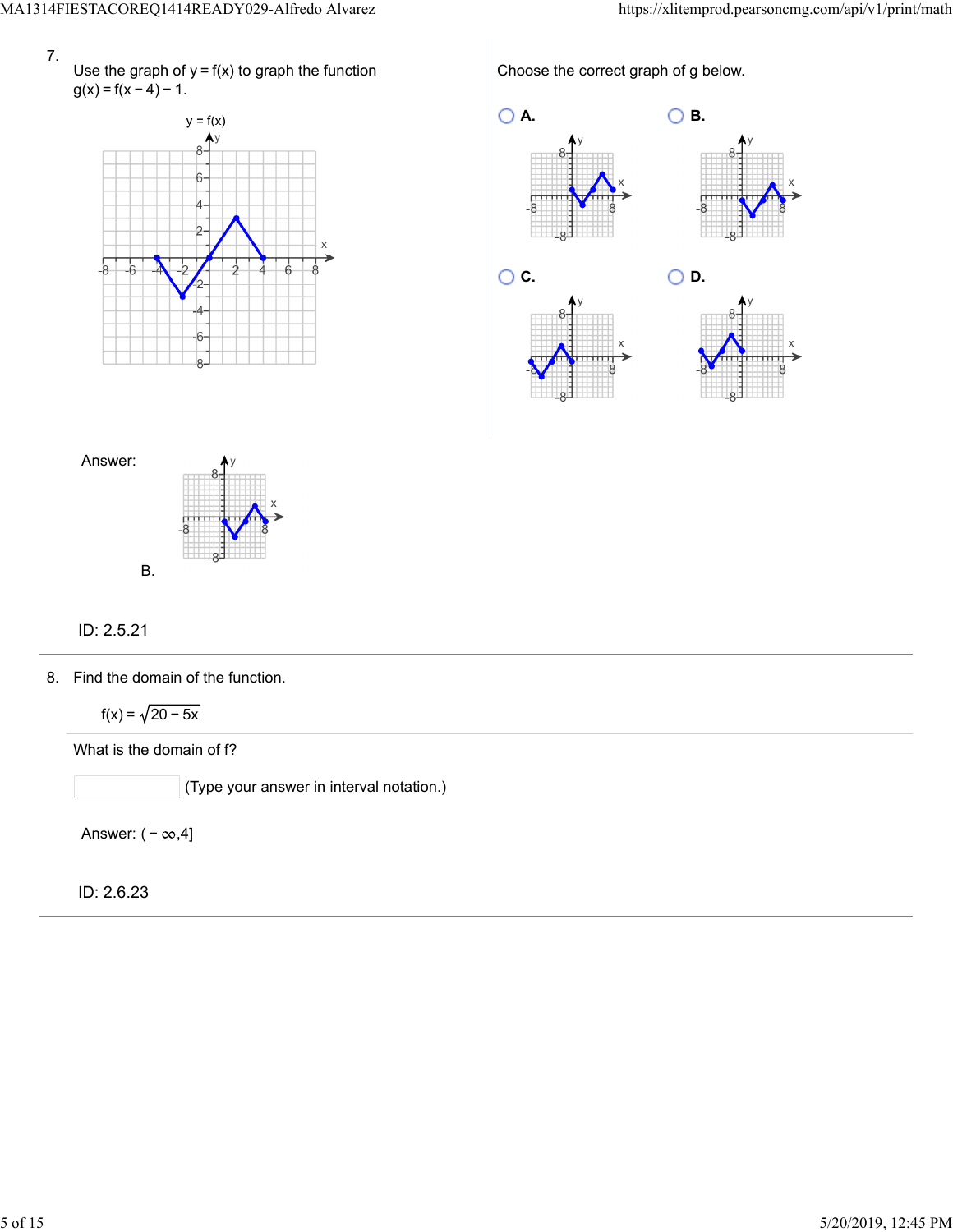9. First find 
$$
f + g
$$
,  $f - g$ , fg and  $\frac{f}{g}$ . Then determine the domain for each function.

$$
f(x) = 4x^2 + 27x - 81, g(x) = x + 9
$$

$$
(f+g)(x) = \boxed{\qquad \qquad} \text{(Simplify your answer.)}
$$

What is the domain of  $f+g$ ?

O [0,
$$
\infty
$$
)  
O (- $\infty$ , $\infty$ )  
O  $\left(-\infty, \frac{18}{7}\right) \cup \left(\frac{18}{7}, \infty\right)$   
O  $\left(\frac{18}{7}, \infty\right)$   
(f - g)(x) =   
 (Simplify your answer.)

What is the domain of f - g?

$$
\begin{array}{cc}\nO & (-\infty, 3) \cup (3, \infty) \\
O & \left(\frac{18}{7}, \infty\right)\n\end{array}
$$

$$
\begin{array}{cc}\n0 & 0 \\
0 & \infty\n\end{array}
$$

$$
\bigcirc \quad (-\infty,\infty)
$$

$$
(\text{fg})(x) = \boxed{\phantom{aaaaa}}
$$

What is the domain of fg?

O 
$$
\left(-\infty, \frac{45}{13}\right) \cup \left(\frac{45}{13}, \infty\right)
$$
  
O  $\left(\frac{45}{13}, \infty\right)$   
O  $\left(-\infty, -9\right) \cup \left(-9, \infty\right)$   
O  $\left(-\infty, \infty\right)$   
O  $\left(-\infty, \infty\right)$   
 $\left(\frac{f}{g}\right)(x) =$  (Simplify your answer.)  
What is the domain of  $\frac{f}{g}$ ?  
O [0,∞)  
O  $\left(-9, \infty\right)$   
O  $\left(-\infty, -9\right) \cup \left(-9, \infty\right)$ 

$$
\bigcirc \quad (-\infty,\infty)
$$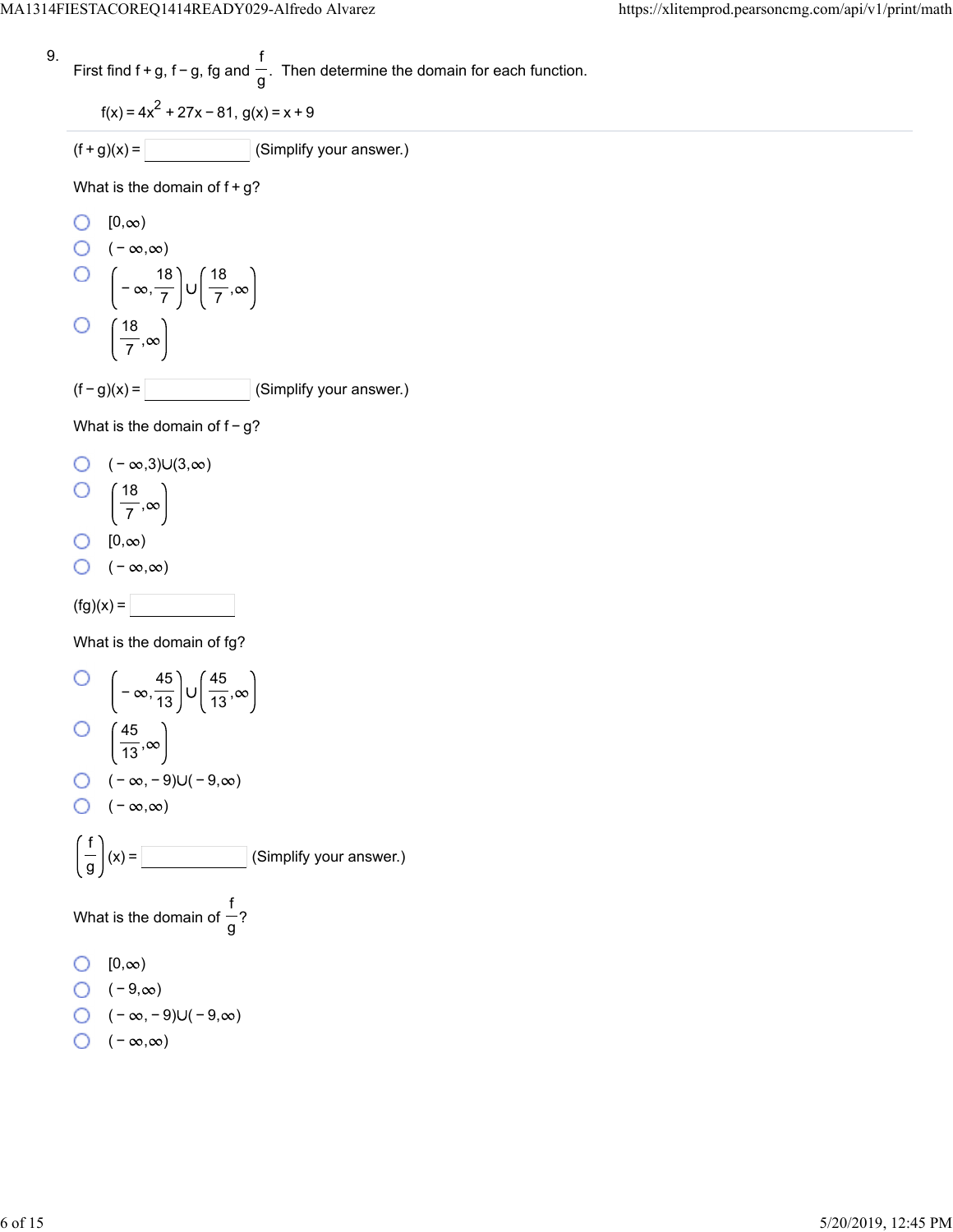Answers 
$$
4x^2 + 28x - 72
$$
  
\n $(-\infty, \infty)$   
\n $4x^2 + 26x - 90$   
\n $(-\infty, \infty)$   
\n $4x^3 + 63x^2 + 162x - 729$   
\n $(-\infty, \infty)$   
\n $4x - 9$   
\n $(-\infty, -9) \cup (-9, \infty)$ 

# ID: 2.6.35

10. For  $f(x) = x + 3$  and  $g(x) = 5x + 2$ , find the following functions.

| <b>a.</b> (f $\circ$ g)(x); <b>b.</b> (g $\circ$ f)(x); <b>c.</b> (f $\circ$ g)( - 2); <b>d.</b> (g $\circ$ f)( - 2) |
|----------------------------------------------------------------------------------------------------------------------|
| <b>a.</b> $(f \circ g)(x) =$<br>(Simplify your answer.)                                                              |
| <b>b.</b> $(g \circ f)(x) =$<br>(Simplify your answer.)                                                              |
| c. $(f \circ g)(-2) =$                                                                                               |
| <b>d.</b> $(g \circ f)(-2) =$                                                                                        |
| Answers $5x + 5$                                                                                                     |
| $5x + 17$                                                                                                            |
| - 5                                                                                                                  |
| 7                                                                                                                    |
|                                                                                                                      |

### ID: 2.6.53

11. Find the distance between the pair of points.

 $(10.5)$  and  $(7.9)$ 

| The distance between the points is |                                          | units. |  |  |  |  |
|------------------------------------|------------------------------------------|--------|--|--|--|--|
|                                    | (Round to two decimal places as needed.) |        |  |  |  |  |
|                                    |                                          |        |  |  |  |  |
| Answer: 5                          |                                          |        |  |  |  |  |
|                                    |                                          |        |  |  |  |  |
|                                    |                                          |        |  |  |  |  |
| ID: 2.8.1                          |                                          |        |  |  |  |  |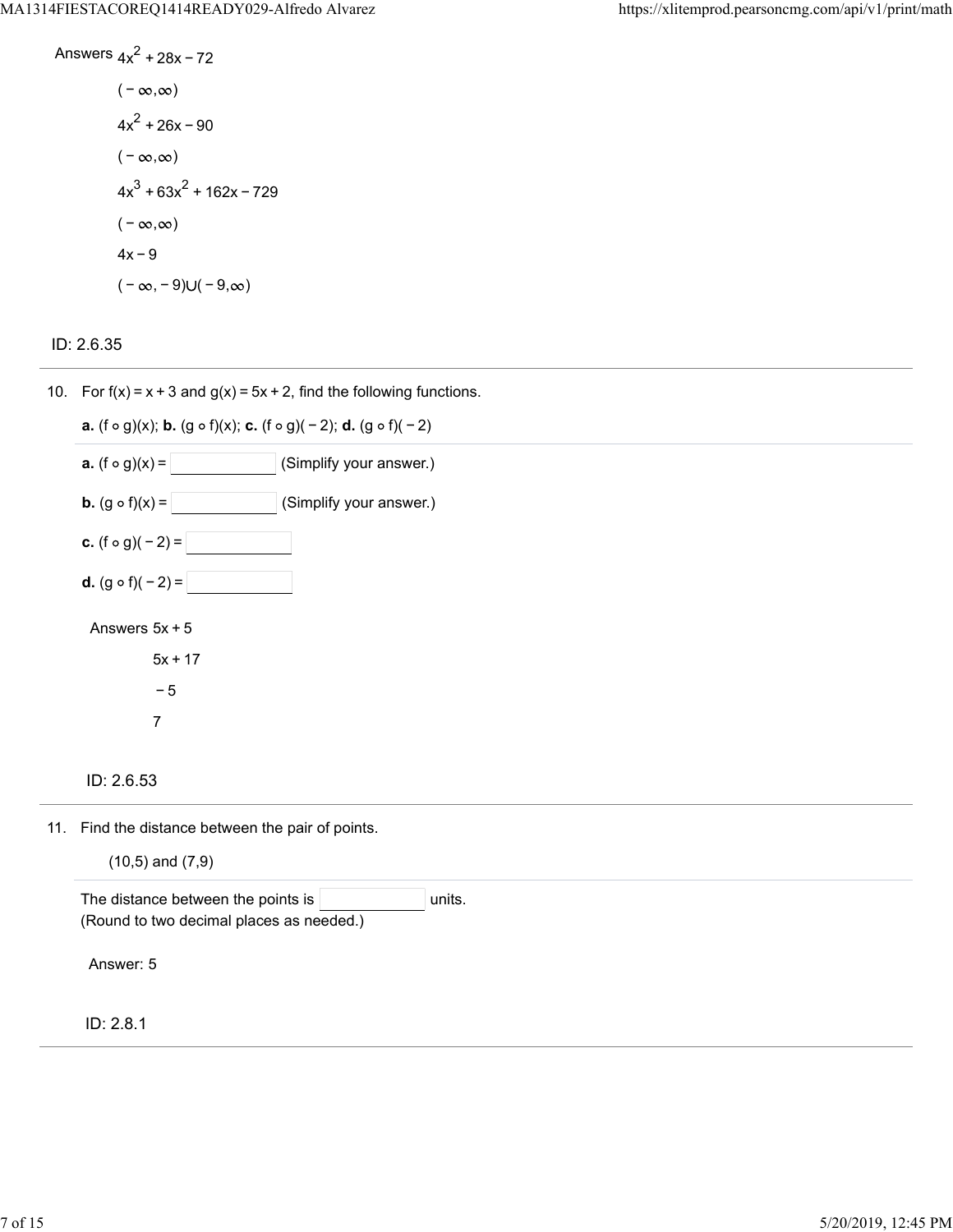13.

12. Find the midpoint of the line segment with the given endpoints.

| This the mapoint of the mis segment man the great onapointer                                                                                                                                    |                                                                                  |
|-------------------------------------------------------------------------------------------------------------------------------------------------------------------------------------------------|----------------------------------------------------------------------------------|
| $(4,2)$ and $(6,8)$                                                                                                                                                                             |                                                                                  |
| The midpoint of the segment is<br>(Type an ordered pair.)                                                                                                                                       |                                                                                  |
| Answer: (5,5)                                                                                                                                                                                   |                                                                                  |
| ID: 2.8.19                                                                                                                                                                                      |                                                                                  |
| Complete the square and write the equation of the circle in<br>standard form. Then determine the center and radius of the<br>circle to graph the equation.<br>$x^{2} + y^{2} + 8x + 4y + 4 = 0$ | $8-$                                                                             |
| The equation in standard form is<br>(Simplify your answer.)                                                                                                                                     | 6-<br>4-<br>$2 -$                                                                |
| Use the graphing tool to graph the circle.                                                                                                                                                      | Χ<br>$-6$<br>$-8$<br>$-i$ o<br>_lı<br>$\rightarrow$<br>R<br>10<br>$\overline{c}$ |
|                                                                                                                                                                                                 | -6<br>$-8-$<br>-10-                                                              |



Answers  $(x + 4)^{2} + (y + 2)^{2} = 16$ 

ID: 2.8.53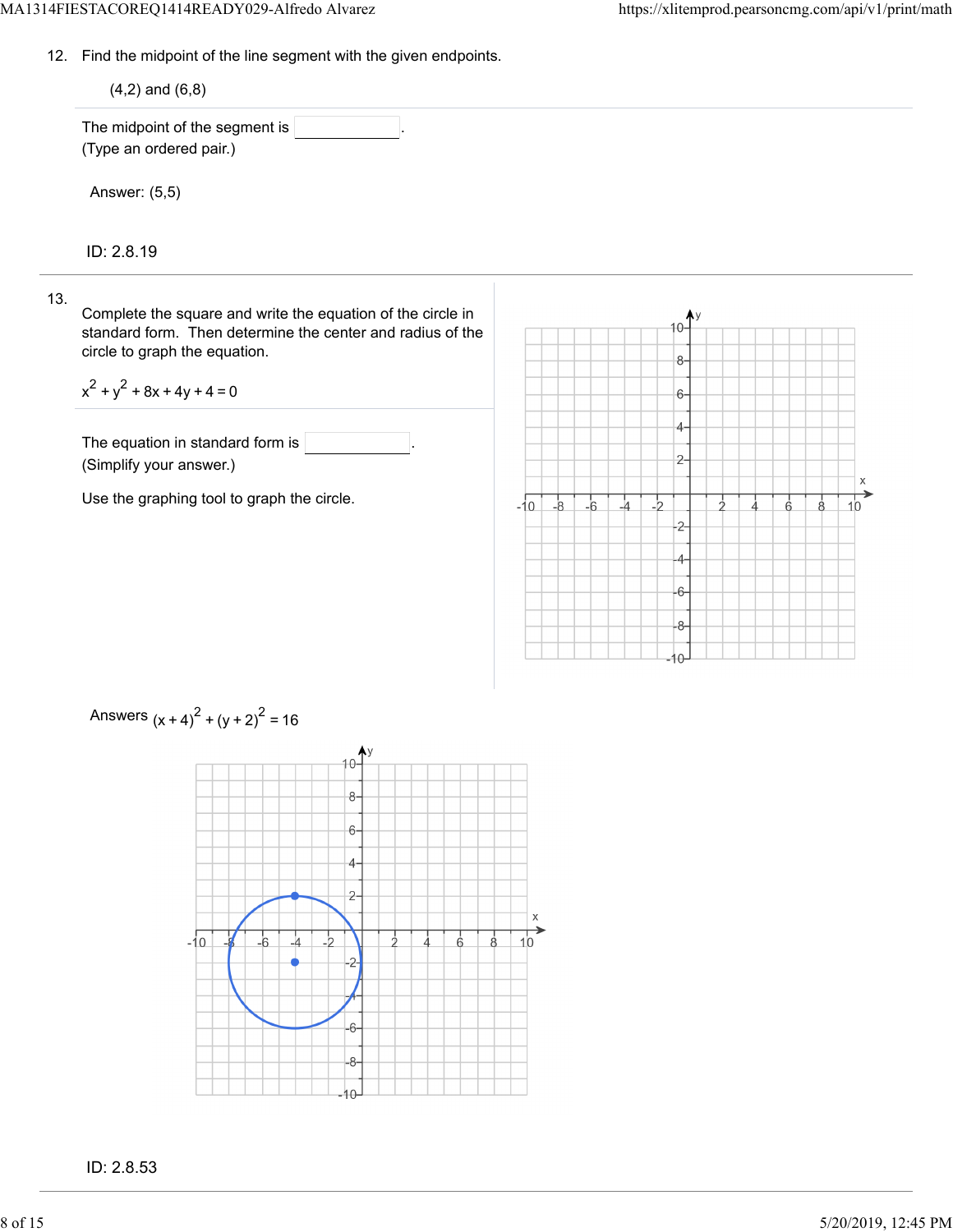14.

Use the vertex and intercepts to sketch the graph of the quadratic function. Give the equation of the parabola's axis of symmetry. Use the graph to determine the function's domain and range.

 $f(x) = x^2 + 6x + 8$ 

Use the graphing tool to graph the equation. Use the vertex and one of the intercepts when drawing the graph.

The axis of symmetry is (Type an equation.) The domain of f is  $\sqrt{ }$ (Type your answer in interval notation.)

The range of f is  $\sqrt{ }$ (Type your answer in interval notation.)





 $x = -3$  $(-\infty, \infty)$  $[-1, \infty)$ 

ID: 3.1.27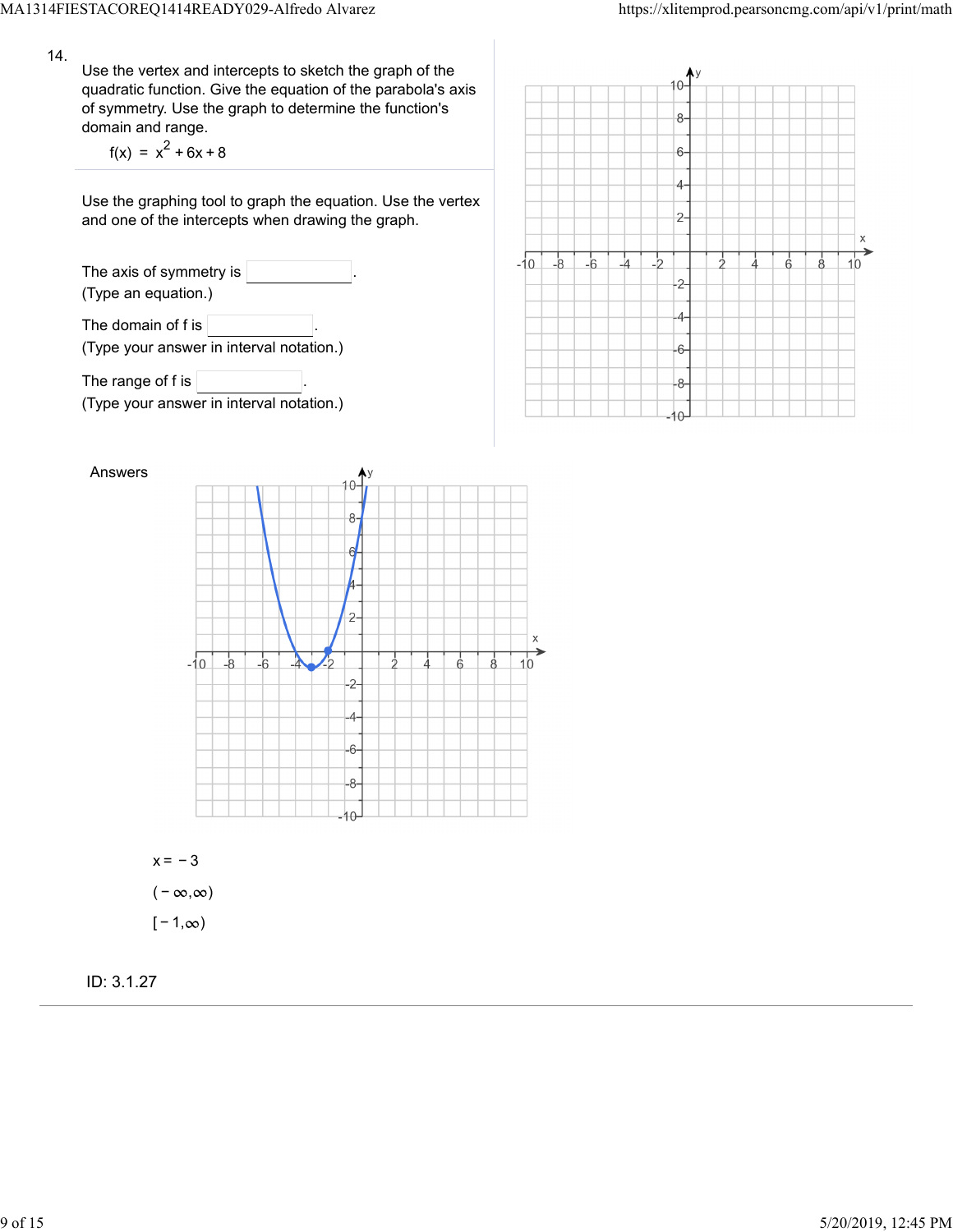15. Consider the function  $f(x) = -2x^2 + 20x - 7$ .

- **a.** Determine, without graphing, whether the function has a minimum value or a maximum value.
- **b.** Find the minimum or maximum value and determine where it occurs.
- **c.** Identify the function's domain and its range.

| a. The function has a (1)<br>value.                                   |
|-----------------------------------------------------------------------|
| It occurs at $x =$<br><b>b.</b> The minimum/maximum value is          |
| c. The domain of f is<br>(Type your answer in interval notation.)     |
| The range of $f$ is $ $<br>. (Type your answer in interval notation.) |
| maximum<br>(1)<br>minimum                                             |
| Answers (1) maximum                                                   |
| 43                                                                    |
| $\mathbf 5$                                                           |
| $(-\infty,\infty)$                                                    |
| $(-\infty, 43]$                                                       |
| ID: 3.1.41                                                            |
| The following equation is given.                                      |
| $x^3 - 2x^2 - 9x + 18 = 0$                                            |

**a.** List all rational roots that are possible according to the Rational Zero Theorem.

|  |  | (Use a comma to separate answers as needed.) |  |
|--|--|----------------------------------------------|--|
|  |  |                                              |  |

**b.** Use synthetic division to test several possible rational roots in order to identify one actual root.

One rational root of the given equation is . (Simplify your answer.)

**c.** Use the root from part (**b.**) and solve the equation.

The solution set of  $x^3 - 2x^2 - 9x + 18 = 0$  is  $\sqrt{ }$ (Simplify your answer. Type an exact answer, using radicals as needed. Use integers or fractions for any numbers in the expression. Use a comma to separate answers as needed.)

Answers 1, − 1,3, − 3,18, − 18,2, − 2,6, − 6,9, − 9 2  $2,3,-3$ 

ID: 3.4.17

16.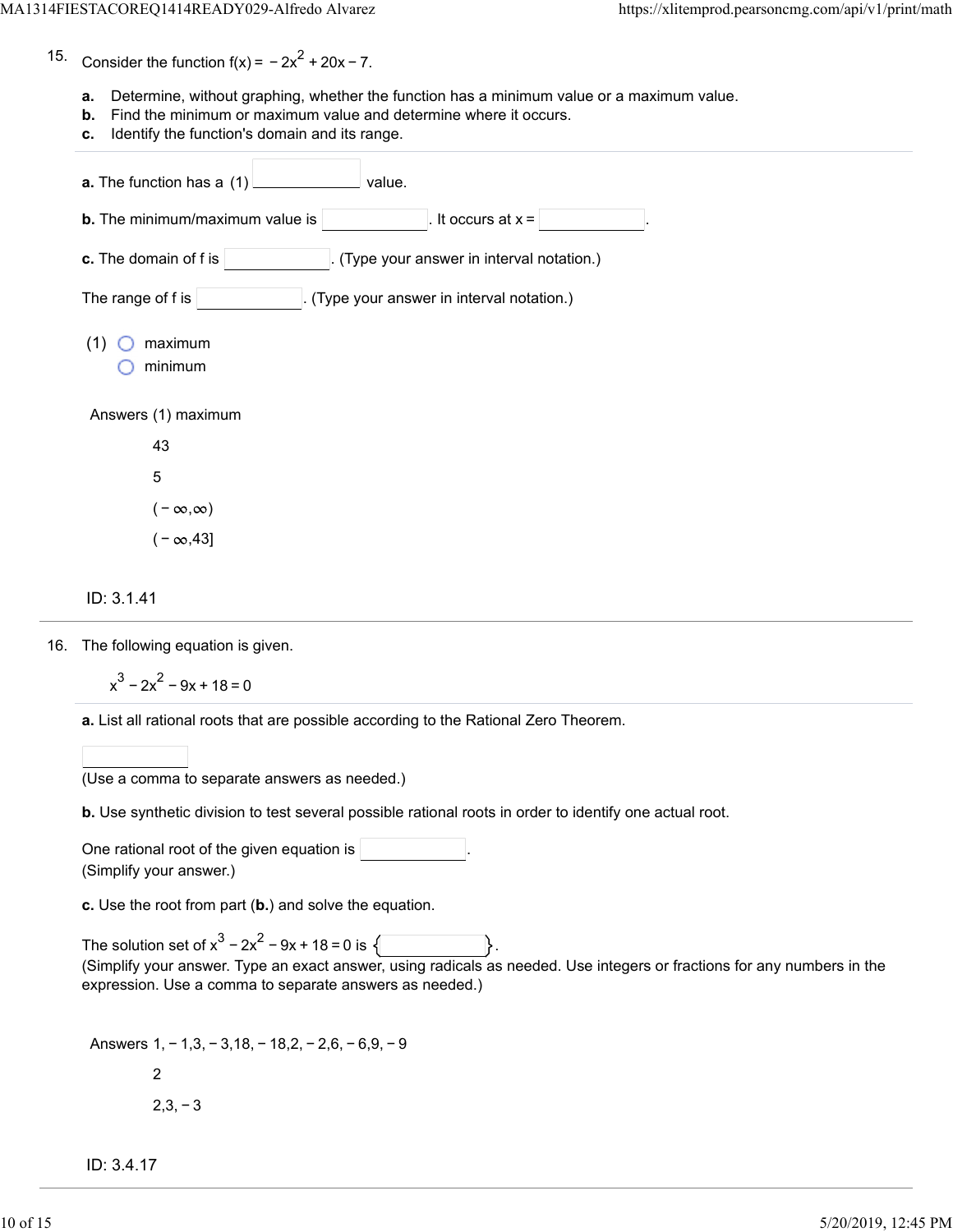17. Find the vertical asymptotes, if any, and the values of x corresponding to holes, if any, of the graph of the rational function.

$$
h(x) = \frac{x+3}{x(x-3)}
$$

Select the correct choice below and, if necessary, fill in the answer box to complete your choice. (Type an equation. Use a comma to separate answers as needed.)

**A.** The vertical asymptote(s) is(are) and hole(s) corresponding to

**B.** The vertical asymptote(s) is(are) **B.** There are no holes.

**C.** There are no vertical asymptotes but there is(are) hole(s) corresponding to .

**D.** There are no discontinuities.

.

Answer: B. The vertical asymptote(s) is(are)  $x = 3$ ,  $x = 0$  . There are no holes.

ID: 3.5.23

18. Find the horizontal asymptote, if any, of the graph of the rational function.

$$
g(x) = \frac{18x^2}{9x^2 + 1}
$$

Select the correct choice below and, if necessary, fill in the answer box to complete your choice.

**A.** The horizontal asymptote is . (Type an equation.)

**B.** There is no horizontal asymptote.

Answer: A. The horizontal asymptote is  $|$   $y=2$   $|$ . (Type an equation.)

ID: 3.5.39

19. Use properties of logarithms to expand the logarithmic expression as much as possible. Evaluate logarithmic expressions without using a calculator if possible.

$$
\log_{b}\left(\frac{x^{3}y}{z^{3}}\right)
$$
\n
$$
\log_{b}\left(\frac{x^{3}y}{z^{3}}\right) = \boxed{\qquad \qquad }
$$

Answer: 3 **log** <sub>b</sub> x + **log** <sub>b</sub> y − 3 **log** <sub>b</sub> z

### ID: 4.3.27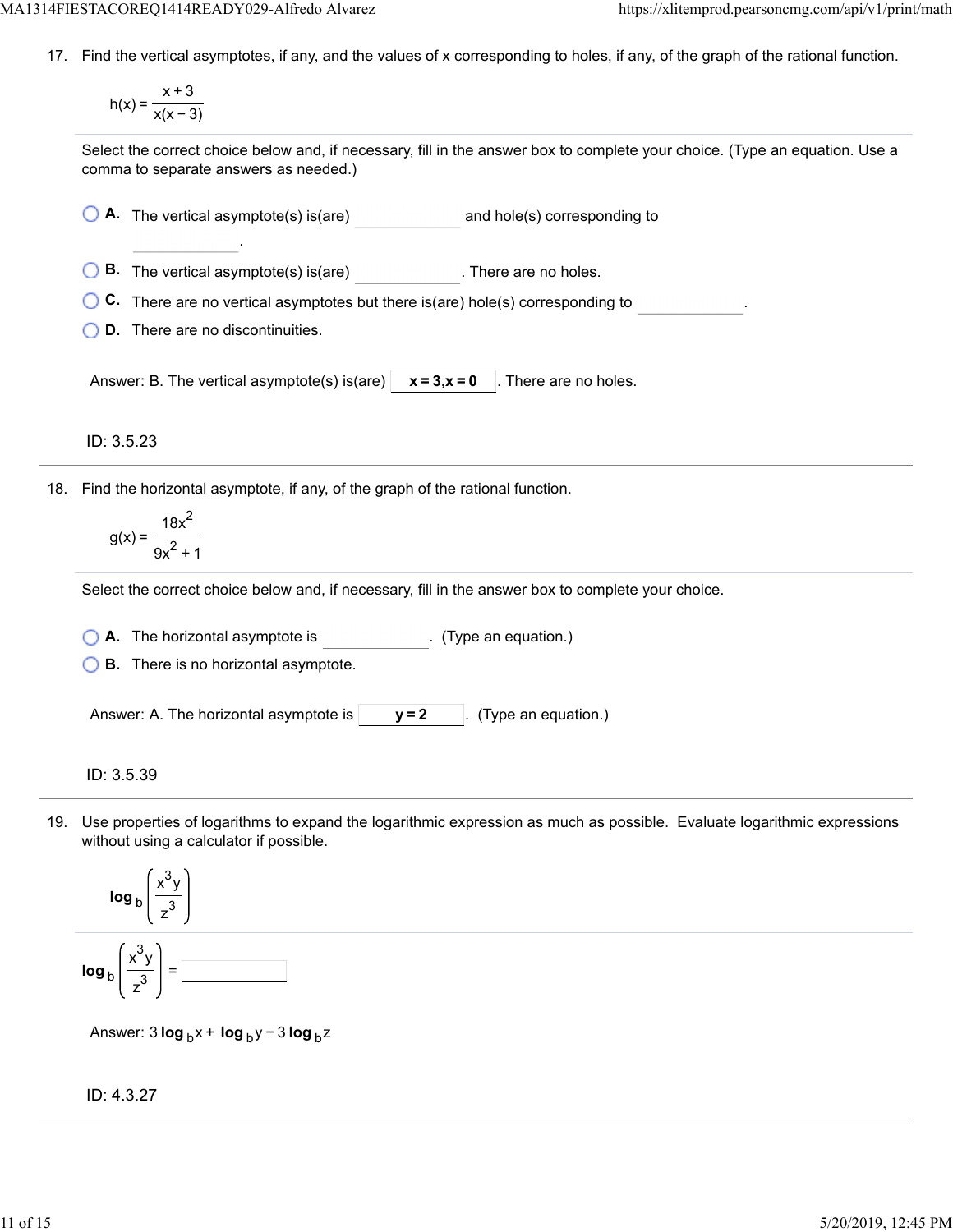20. Solve the following exponential equation by expressing each side as a power of the same base and then equating exponents.

|     | $9^{x+5} = 81^{x-8}$                                                                                                                                                   |  |  |  |  |
|-----|------------------------------------------------------------------------------------------------------------------------------------------------------------------------|--|--|--|--|
|     | The solution set is $\{$                                                                                                                                               |  |  |  |  |
|     | Answer: 21                                                                                                                                                             |  |  |  |  |
|     | ID: 4.4.19                                                                                                                                                             |  |  |  |  |
| 21. | Solve the following logarithmic equation. Be sure to reject any value of x that is not in the domain of the original logarithmic<br>expression. Give the exact answer. |  |  |  |  |
|     | $log_2(x + 23) = 5$                                                                                                                                                    |  |  |  |  |
|     | Select the correct choice below and, if necessary, fill in the answer box to complete your choice.                                                                     |  |  |  |  |
|     | <b>O</b> A. The solution set is $\{$ $\}$ . (Type an integer or a simplified fraction.)                                                                                |  |  |  |  |
|     | <b>B.</b> There is no solution.                                                                                                                                        |  |  |  |  |
|     | Answer: A. The solution set is $\{$<br>(Type an integer or a simplified fraction.)<br>9<br>$\mathbf{E}$                                                                |  |  |  |  |
|     | ID: 4.4.55                                                                                                                                                             |  |  |  |  |
| 22. | Solve the logarithmic equation. Be sure to reject any value of x that is not in the domain of the original logarithmic<br>expressions. Give the exact answer.          |  |  |  |  |
|     | $\log_6(x + 24) - \log_6(x - 11) = 2$                                                                                                                                  |  |  |  |  |
|     | Select the correct choice below and, if necessary, fill in the answer box to complete your choice.                                                                     |  |  |  |  |
|     | <b>O A.</b> The solution set is $\{\_\}$ .<br>(Simplify your answer. Use a comma to separate answers as needed.)                                                       |  |  |  |  |
|     | <b>B.</b> There is no solution.                                                                                                                                        |  |  |  |  |
|     | Answer: A. The solution set is $\{$<br>12<br>(Simplify your answer. Use a comma to separate answers as needed.)                                                        |  |  |  |  |
|     | ID: 4.4.71                                                                                                                                                             |  |  |  |  |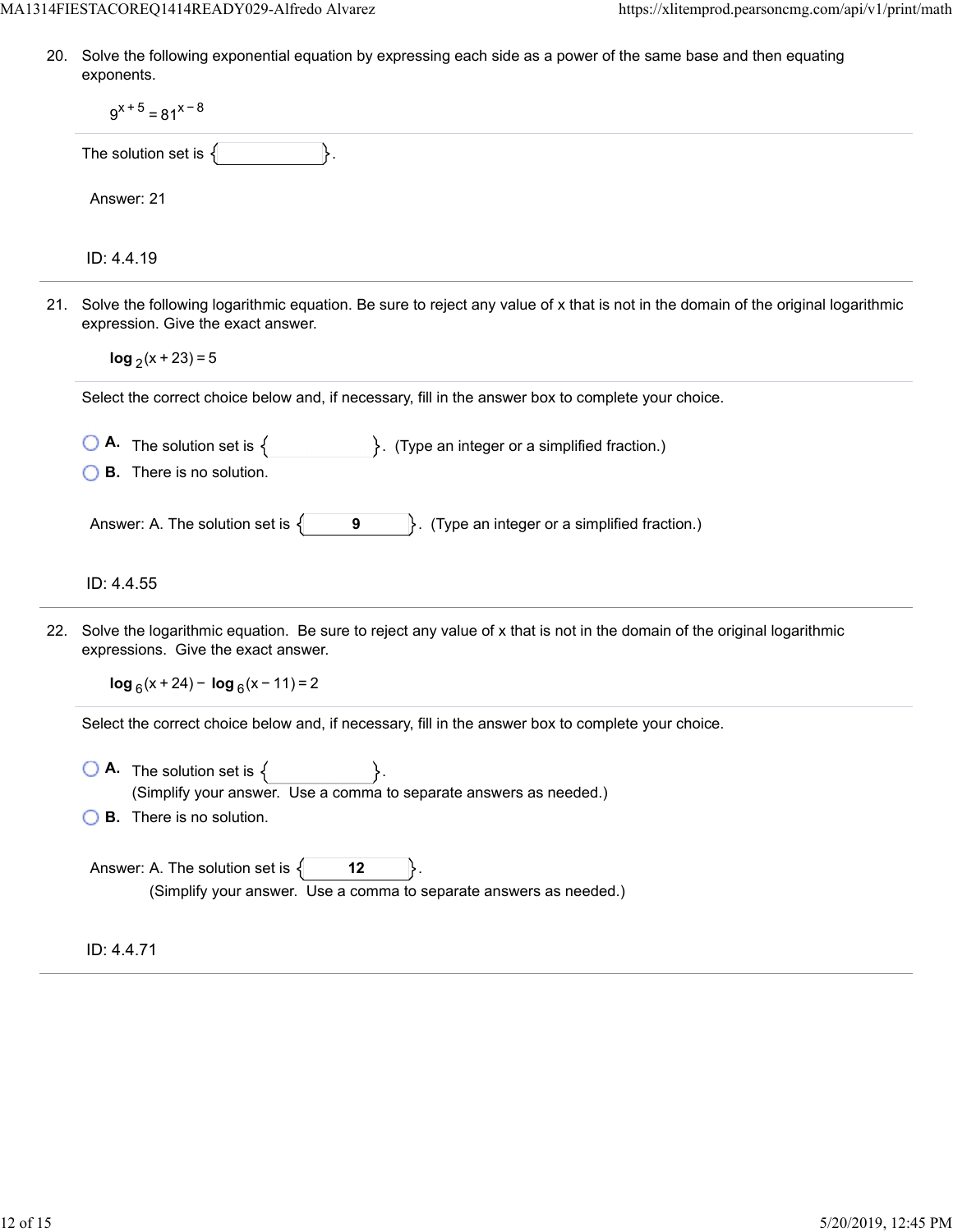23. Solve the logarithmic equation. Be sure to reject any value of x that is not in the domain of the original logarithmic expressions. Give the exact answer.

**log**  $x + \log(x + 2) = \log 48$ 

Select the correct choice below and, if necessary, fill in the answer box to complete your choice.

- $\bigcirc$  **A.** The solution set is  $\{ \}$ . (Simplify your answer. Use a comma to separate answers as needed.)
- **B.** There is no solution.

Answer: A. The solution set is  $\{ \}$  6 (Simplify your answer. Use a comma to separate answers as needed.)

ID: 4.4.87

24. Complete the table for a savings account subject to 4 compoundings yearly.

| $A = P   1$ |    | nt |
|-------------|----|----|
|             | -1 |    |

| Amounted        | Number of                  | <b>Annual Interest</b> | <b>Accumulated</b> | <b>Time</b> t |
|-----------------|----------------------------|------------------------|--------------------|---------------|
| <b>Invested</b> | <b>Compounding Periods</b> | <b>Rate</b>            | <b>Amount</b>      | lin Years     |
| \$13.000        |                            | 6.25%                  | \$24,000           |               |

Let A represent the accumulated amount, P the amount invested, n the number of compounding periods, r the annual interest rate, and t the time. Find the time, t.

 $t =$  | years

(Do not round until the final answer. Then round to one decimal place as needed.)

Answer: 9.9

#### ID: 4.4.107

25. Complete the table for a savings account subject to continuous compounding.

$$
(A = P e^{rt})
$$

| <b>Amount Invested</b> | <b>Annual Interest Rate</b> | <b>Accumulated Amount</b> | ∣Time t in years |
|------------------------|-----------------------------|---------------------------|------------------|
| \$6000                 | 8%                          | \$12,000                  |                  |

Let A represent the accumulated amount, P the amount invested, r the annual interest rate, and t the time. Find the time, t.

 $t \approx$  years

(Round to one decimal place as needed.)

Answer: 8.7

ID: 4.4.111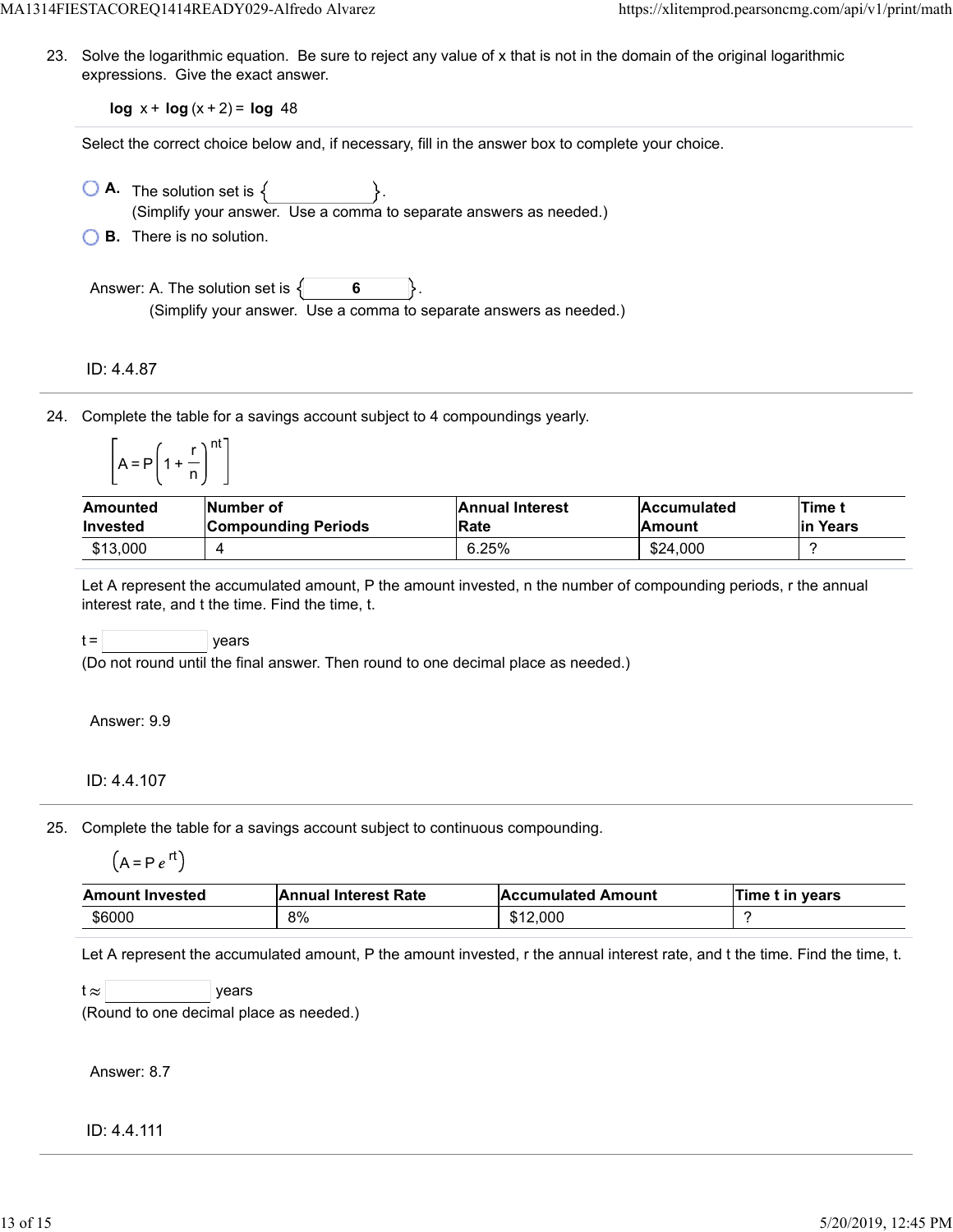26. Solve the given system of equations.

 $x + y + 5z = -16$  $x + y + 3z = -10$  $x + 5y + 9z = -24$ 

Select the correct choice below and fill in any answer boxes within your choice.

| $\bigcirc$ A. There is one solution. The solution set is |  |  |                                   |  |
|----------------------------------------------------------|--|--|-----------------------------------|--|
|                                                          |  |  | $\{\}$ . (Simplify your answers.) |  |
| <b>COD</b> These are infinitely means calculated         |  |  |                                   |  |

**B.** There are infinitely many solutions.

**C.** There is no solution.

Answer: A.

| ,,,,,                                        |   |      |                  |
|----------------------------------------------|---|------|------------------|
| There is one solution. The solution set is ' | - | $-1$ | vour<br>Simnlitv |
| answers                                      |   |      |                  |

ID: 5.2.5

27. Write the first four terms of the sequence whose general term is given.

| 2n<br>$a_n =$<br>$\overline{n+5}$                                              |                         |
|--------------------------------------------------------------------------------|-------------------------|
| $a_1 =$                                                                        | (Simplify your answer.) |
| $a_2 =$                                                                        | (Simplify your answer.) |
| $a_3 =$                                                                        | (Simplify your answer.) |
| $a_4 =$                                                                        | (Simplify your answer.) |
| Answers 1<br>$\overline{3}$<br>$\frac{4}{7}$<br>$\frac{3}{4}$<br>$\frac{8}{9}$ |                         |
| ID: 8.1.9                                                                      |                         |